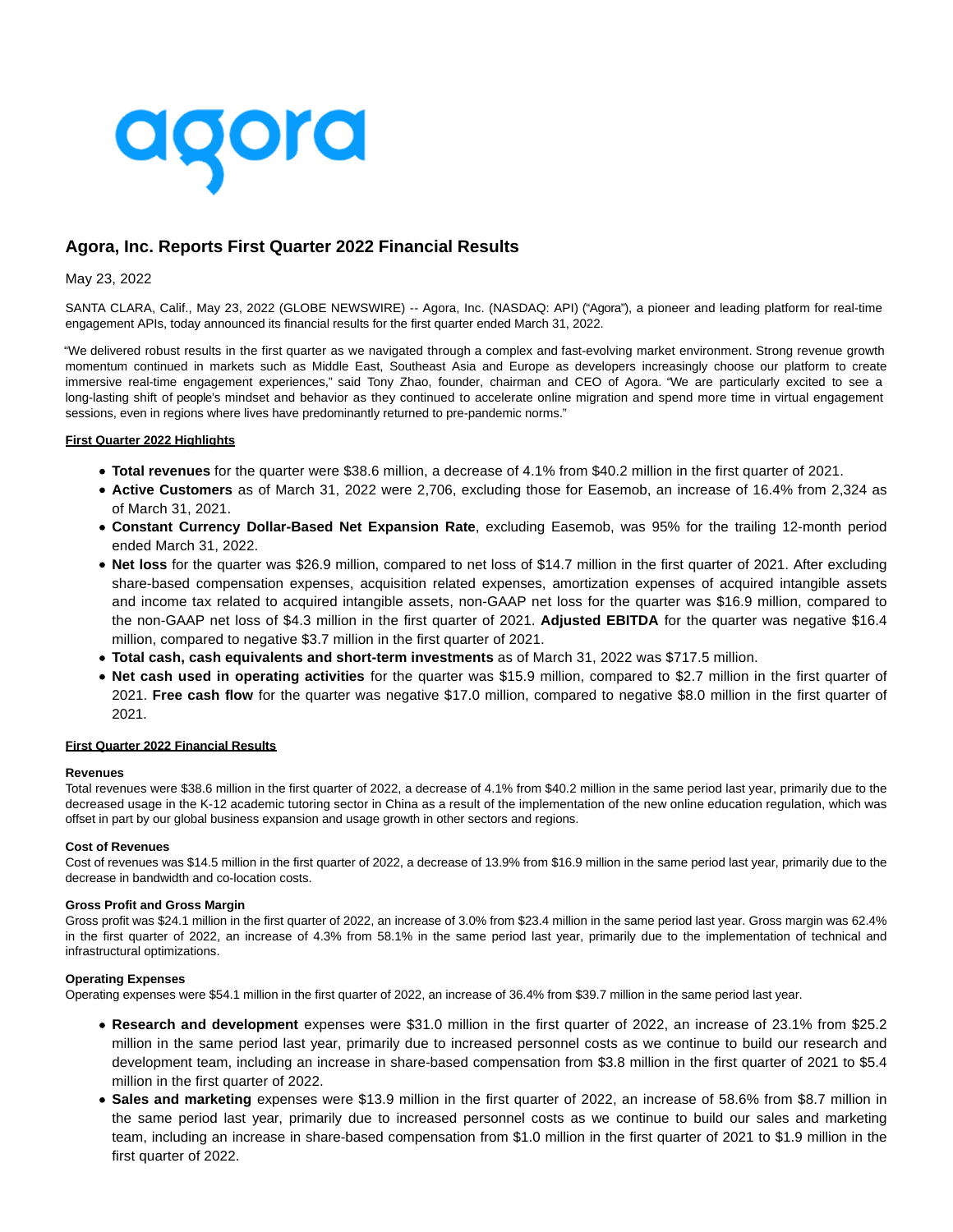**General and administrative** expenses were \$9.2 million in the first quarter of 2022, an increase of 61.3% from \$5.7 million in the same period last year, primarily due to increased personnel costs as we continue to build our team, including an increase in share-based compensation from \$1.2 million in the first quarter of 2021 to \$1.8 million in the first quarter of 2022, as well as higher expected credit loss compared to the same period last year.

# **Other Operating Income**

Other operating income was \$1.0 million in the first quarter of 2022, compared to \$0.3 million in the same period last year, primarily due to refund of individual income tax.

## **Loss from Operations**

Loss from operations was \$29.0 million in the first quarter of 2022, compared to \$16.0 million in the same period last year.

#### **Interest income**

Interest income was \$1.8 million in the first quarter of 2022, compared to \$2.0 million in the same period last year, primarily due to a decrease in the average balance of cash and cash equivalents and short-term investments.

#### **Net Loss**

Net loss was \$26.9 million in the first quarter of 2022, compared to \$14.7 million in the same period last year.

# **Net Loss per American Depositary Share attributable to ordinary shareholders**

Net loss per American Depositary Share ("ADS")<sup>1</sup> attributable to ordinary shareholders was \$0.24 in the first quarter of 2022, compared to \$0.14 in the same period last year.

# **Share Repurchase Program**

During the quarter ended March 31, 2022, we repurchased approximately 3.5 million of our class A ordinary shares (equivalent to approximately 0.9 million ADSs) for approximately US\$8.0 million under our share repurchase program, representing 4% of our US\$200 million share repurchase program. As of March 31, 2022, we had approximately 463.5 million ordinary shares (equivalent to approximately 115.9 million ADSs) issued and outstanding. Our current share repurchase program will expire by the end of February 2023.

# **Executive Leadership Update**

Agora today announced that Roger Hale, the former chief security officer at BigID, a data-centric personal data privacy and protection company, will join Agora as its chief security officer. Hale will work with executive management to navigate compliance and security, and determine risk management and security best practices for the organization. He will also serve as the process owner of all assurance activities related to the availability, integrity and confidentiality of customer, business partner, employee and business information in compliance with Agora's information security and business compliance policies. Hale will report directly to Agora CEO Tony Zhao.

"Security and compliance have never been more critical than it is today," said Tony Zhao, founder, chairman and CEO of Agora. "In his position at Agora, Roger will further develop and maintain a company-wide information security management program. With an impressive track record and so many years of experience and expertise, we're excited to welcome him to the team."

# **Financial Outlook**

Based on currently available information, Agora maintains the previous guidance that total revenues for the fiscal year ending December 31, 2022 are estimated to be between \$176 million and \$178 million. This outlook reflects Agora's current and preliminary views on the market and operational conditions, and the outlook ranges for the year ending December 31, 2022 reflect various assumptions that are subject to change based on uncertainties, including but not limited to the impact of the COVID-19 pandemic.

\_\_\_\_\_\_\_\_\_\_\_\_\_\_\_\_\_\_\_\_\_\_\_\_\_\_\_\_\_\_\_\_\_\_\_\_\_\_\_\_ 1 One ADS represents four Class A ordinary shares.

# **Earnings Call**

Agora will host a conference call to discuss the financial results at 6 p.m. Pacific Time / 9:00 p.m. Eastern Time on May 23, 2022. Details for the conference call are as follows:

Event title: Agora, Inc. 1Q 2022 Financial Results

Conference ID: 3177973

Direct Event online registration[: http://apac.directeventreg.com/registration/event/3177973](https://www.globenewswire.com/Tracker?data=9fgIhyo3r04YmFdxnCfXoDatUOfsKEqdtfLBH9ZQxu93-OHM7AgbcJzaCwX1X-m-xBWhgijo0C09OJrDhMalLj35IVAet8xxGxOO3P6FnyNOgSbdvdseDZ9IxWjyLjDQYGnskIc3IqV49YWq_wqxsFYPc-9I_X-Fn9_enLwUKrdxwb-n3XyD3cmS_PArAftH)

Please register in advance of the conference using the link provided above. Upon registering, you will be provided with participant dial-in numbers, Direct Event passcode and unique registrant ID.

A digital recording of the conference call will be available for replay two hours after the call's completion (dial-in number: US 18554525696, International +61 2 81990299; same conference ID as shown above).

Please visit Agora's investor relations website at https://investor.agora.jo/investor-relations on May 23, 2022 to view the earnings release and accompanying slides prior to the conference call.

## **Use of Non-GAAP Financial Measures**

Agora has provided in this press release financial information that has not been prepared in accordance with generally accepted accounting principles in the United States ("GAAP"). Agora uses these non-GAAP financial measures internally in analyzing its financial results and believes that the use of these non-GAAP financial measures is useful to investors as an additional tool to evaluate ongoing operating results and trends and in comparing Agora's financial results with other companies in its industry, many of which present similar non-GAAP financial measures. Besides free cash flow (as defined below), each of these non-GAAP financial measures represents the corresponding GAAP financial measure before share-based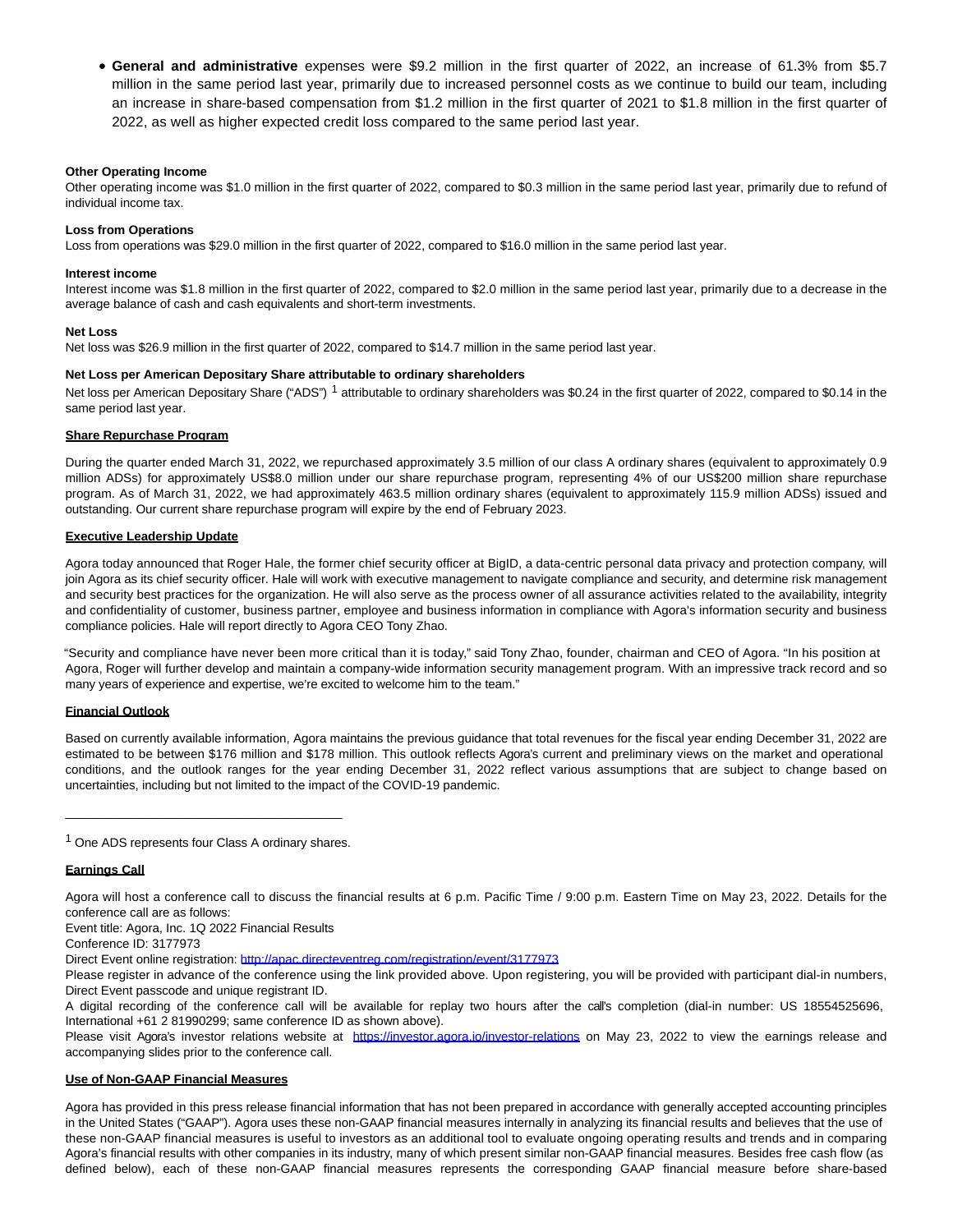compensation expenses, acquisition related expenses, amortization expenses of acquired intangible assets and income tax related to acquired intangible assets. Agora believes that such non-GAAP financial measures help identify underlying trends in its business that could otherwise be distorted by the effects of such share-based compensation expenses, acquisition related expenses, amortization expenses of acquired intangible assets and income tax related to acquired intangible assets that it includes in its cost of revenues, total operating expenses and net income (loss). Agora believes that all such non-GAAP financial measures also provide useful information about its operating results, enhance the overall understanding of its past performance and future prospects and allow for greater visibility with respect to key metrics used by its management in its financial and operational decision-making.

Non-GAAP financial measures are not meant to be considered in isolation or as a substitute for comparable GAAP financial measures and should be read only in conjunction with Agora's consolidated financial statements prepared in accordance with GAAP. A reconciliation of Agora's historical non-GAAP financial measures to the most directly comparable GAAP measures has been provided in the tables captioned "Reconciliation of GAAP to Non-GAAP Measures" included at the end of this press release, and investors are encouraged to review the reconciliation.

Definitions of Agora's non-GAAP financial measures included in this press release are presented below.

## **Non-GAAP Net Income (Loss)**

Agora defines non-GAAP net income (loss) as net income (loss) adjusted to exclude share-based compensation expenses, acquisition related expenses, amortization expenses of acquired intangible assets and income tax related to acquired intangible assets.

# **Adjusted EBITDA**

Agora defines Adjusted EBITDA as net income (loss) before exchange gain (loss), interest income, investment income (loss), other income, equity in income of affiliates, income taxes, depreciation of property and equipment, and adjusted to exclude the effects of share-based compensation expenses, acquisition related expenses and amortization expenses of acquired intangible assets.

### **Free Cash Flow**

Agora defines free cash flow as net cash provided by operating activities less purchases of property and equipment. Agora considers free cash flow to be a liquidity measure that provides useful information to management and investors regarding net cash provided by operating activities and cash used for investments in property and equipment required to maintain and grow the business.

#### **Operating Metrics**

Agora also uses other operating metrics included in this press release and defined below to assess the performance of its business.

#### **Active Customers**

Agora defines an active customer at the end of any particular period as an organization or individual developer from which Agora generated more than \$100 of revenue during the preceding 12 months. Agora counts customers based on unique customer account identifiers. Generally, one software application uses the same customer account identifier throughout its life cycle while one account may be used for multiple applications.

## **Constant Currency Dollar-Based Net Expansion Rate**

Agora calculates Dollar-Based Net Expansion Rate for a trailing 12-month period by first identifying all customers in the prior 12-month period, and then calculating the quotient from dividing the revenue generated from such customers in the trailing 12-month period by the revenue generated from the same group of customers in the prior 12-month period. Constant Currency Dollar-Based Net Expansion Rate is calculated the same way as Dollar-Based Net Expansion Rate but using fixed exchange rates based on the daily average exchange rates prevailing during the prior 12-month period to remove the impact of foreign currency translations. Agora believes Constant Currency Dollar-Based Net Expansion Rate facilitates operating performance comparisons on a period-to-period basis as Agora does not consider the impact of foreign currency fluctuations to be indicative of its core operating performance.

#### **Safe Harbor Statements**

This press release contains ''forward-looking statements'' within the meaning of Section 27A of the Securities Act of 1933, as amended and Section 21E of the Securities Exchange Act of 1934, as amended and the Private Securities Litigation Reform Act of 1995. All statements other than statements of historical or current fact included in this press release are forward-looking statements, including but not limited to statements regarding Agora's financial outlook, beliefs and expectations. Forward-looking statements include statements containing words such as "expect," "anticipate," "believe," "project," "will" and similar expressions intended to identify forward-looking statements. Among other things, the Financial Outlook in this announcement contain forward-looking statements. These forward-looking statements are based on Agora's current expectations and involve risks and uncertainties. Agora's actual results and the timing of events could differ materially from those anticipated in such forward-looking statements as a result of these risks and uncertainties, which include, without limitation, risks related to the growth of the RTE-PaaS market; Agora's ability to manage its growth and expand its operations; the continued impact of the COVID-19 pandemic on global markets and Agora's business, operations and customers; Agora's ability to attract new developers and convert them into customers; Agora's ability to retain existing customers and expand their usage of Agora's platform and products; Agora's ability to drive popularity of existing use cases and enable new use cases, including through quality enhancements and introduction of new products, features and functionalities; Agora's fluctuating operating results; competition; the effect of broader technological and market trends on Agora's business and prospects; general economic conditions and their impact on customer and end-user demand; and other risks and uncertainties included elsewhere in our filings with the Securities and Exchange Commission, including, without limitation, the final prospectus related to the IPO filed with the SEC on June 26, 2020. You are cautioned not to place undue reliance on these forwardlooking statements, which speak only as of the date of this press release. All forward-looking statements are qualified in their entirety by this cautionary statement, and Agora undertakes no obligation to revise or update any forward-looking statements to reflect events or circumstances after the date hereof.

#### **About Agora**

Agora's mission is to make real-time engagement ubiquitous, allowing everyone to interact with anyone, in any app, anytime and anywhere. Agora's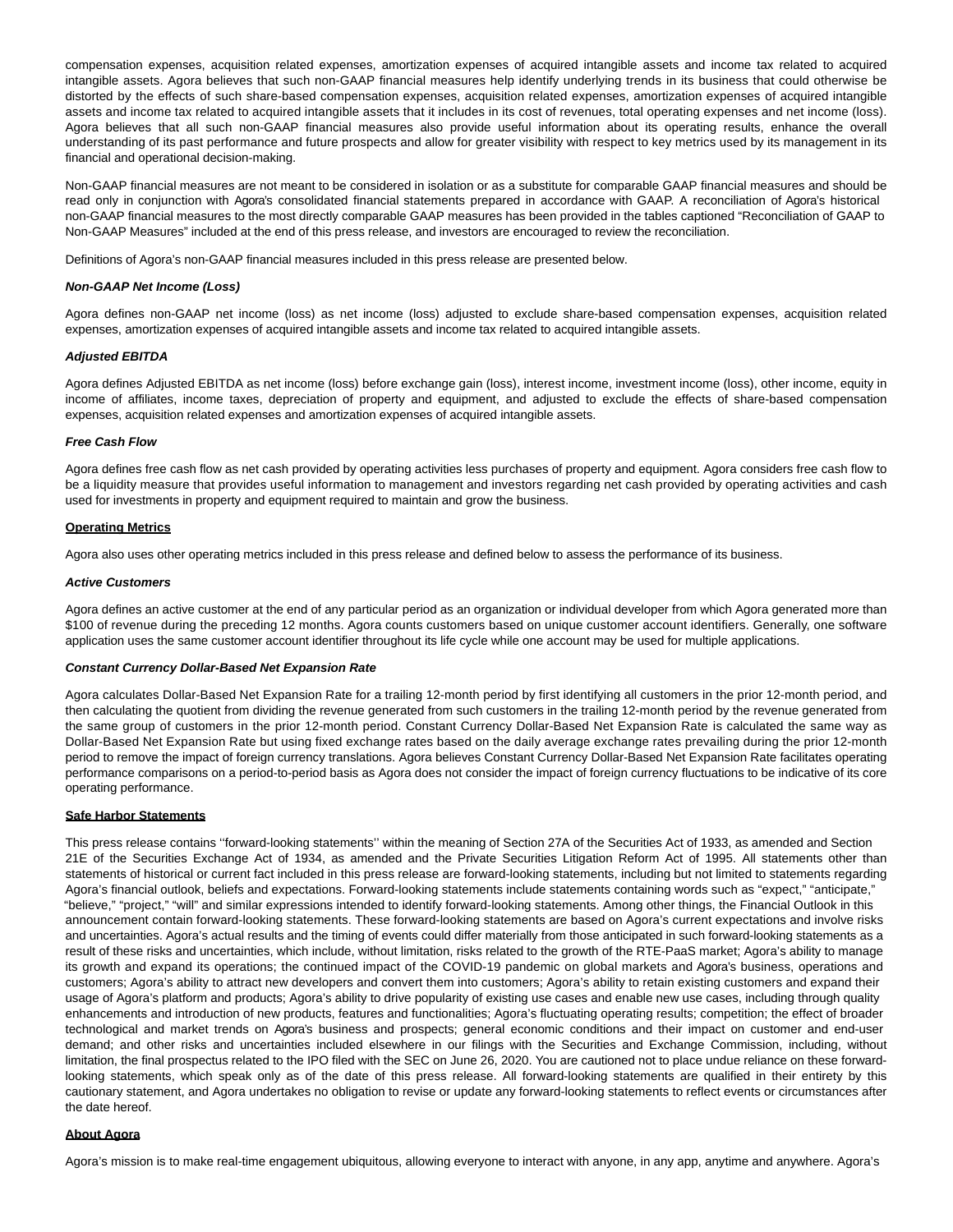cloud platform provides developers simple, flexible and powerful application programming interfaces, or APIs, to embed real-time video, voice and chat experiences into their applications. Agora maintains dual headquarters in Shanghai, China and Santa Clara, California.

For more information, please visit: www.agora.io.

## **Agora, Inc.**

# **Condensed Consolidated Balance Sheets (Unaudited, in US\$ thousands)**

|                                                | As of     | As of        |
|------------------------------------------------|-----------|--------------|
|                                                | March 31, | December 31, |
|                                                | 2022      | 2021         |
| Assets                                         |           |              |
| Current assets:                                |           |              |
| Cash and cash equivalents                      | 230,230   | 285,668      |
| Short-term investments                         | 487,279   | 469,636      |
| Accounts receivable, net                       | 29,910    | 32,619       |
| Prepayments and other current assets           | 7,817     | 8,801        |
| Contract assets                                | 1,327     | 962          |
| Total current assets                           | 756,563   | 797,686      |
| Property and equipment, net                    | 17,911    | 19,194       |
| Operating lease right-of-use assets            | 6,474     | 7,436        |
| Intangible assets                              | 6,119     | 6,697        |
| Goodwill                                       | 56,142    | 56,142       |
| Long-term investments                          | 67,882    | 53,925       |
| Other non-current assets                       | 5,271     | 3,919        |
| <b>Total assets</b>                            | 916,362   | 944,999      |
| Liabilities and shareholders' equity           |           |              |
| <b>Current liabilities:</b>                    |           |              |
| Accounts payable                               | 6,436     | 5,309        |
| Advances from customers                        | 9,201     | 9,068        |
| Taxes payable                                  | 1,209     | 2,435        |
| Current operating lease liabilities            | 3,748     | 3,957        |
| Accrued expenses and other current liabilities | 52,717    | 53,034       |
| <b>Total current liabilities</b>               | 73,311    | 73,803       |
| Long-term payable                              | 540       | 495          |
| Long-term operating lease liabilities          | 2,520     | 3,452        |
| Deferred tax liabilities                       | 904       | 988          |
| <b>Total liabilities</b>                       | 77,275    | 78,738       |
|                                                |           |              |

| Shareholders' equity:                      |           |            |
|--------------------------------------------|-----------|------------|
| Class A ordinary shares                    | 38        | 37         |
| Class B ordinary shares                    | 8         |            |
| Additional paid-in-capital                 | 1,107,258 | 1,099,369  |
| Treasury shares, at cost                   | (8,026)   |            |
| Accumulated other comprehensive income     | 3,053     | 3.149      |
| Accumulated deficit                        | (263,244) | (236, 302) |
| Total shareholders' equity                 | 839.087   | 866,261    |
| Total liabilities and shareholders' equity | 916.362   | 944,999    |

**Agora, Inc.**

**Condensed Consolidated Statements of Comprehensive Income (Loss) (Unaudited, in US\$ thousands, except share and per ADS amounts)**

|                                       |        | Three Month Ended March 31, |  |
|---------------------------------------|--------|-----------------------------|--|
|                                       | 2022   | 2021                        |  |
| Real-time engagement service revenues | 37.057 | 39,487                      |  |
| Other revenues                        | 1.528  | 738                         |  |
| Total revenues                        | 38,585 | 40,225                      |  |
| Cost of revenues                      | 14.511 | 16,853                      |  |
|                                       |        |                             |  |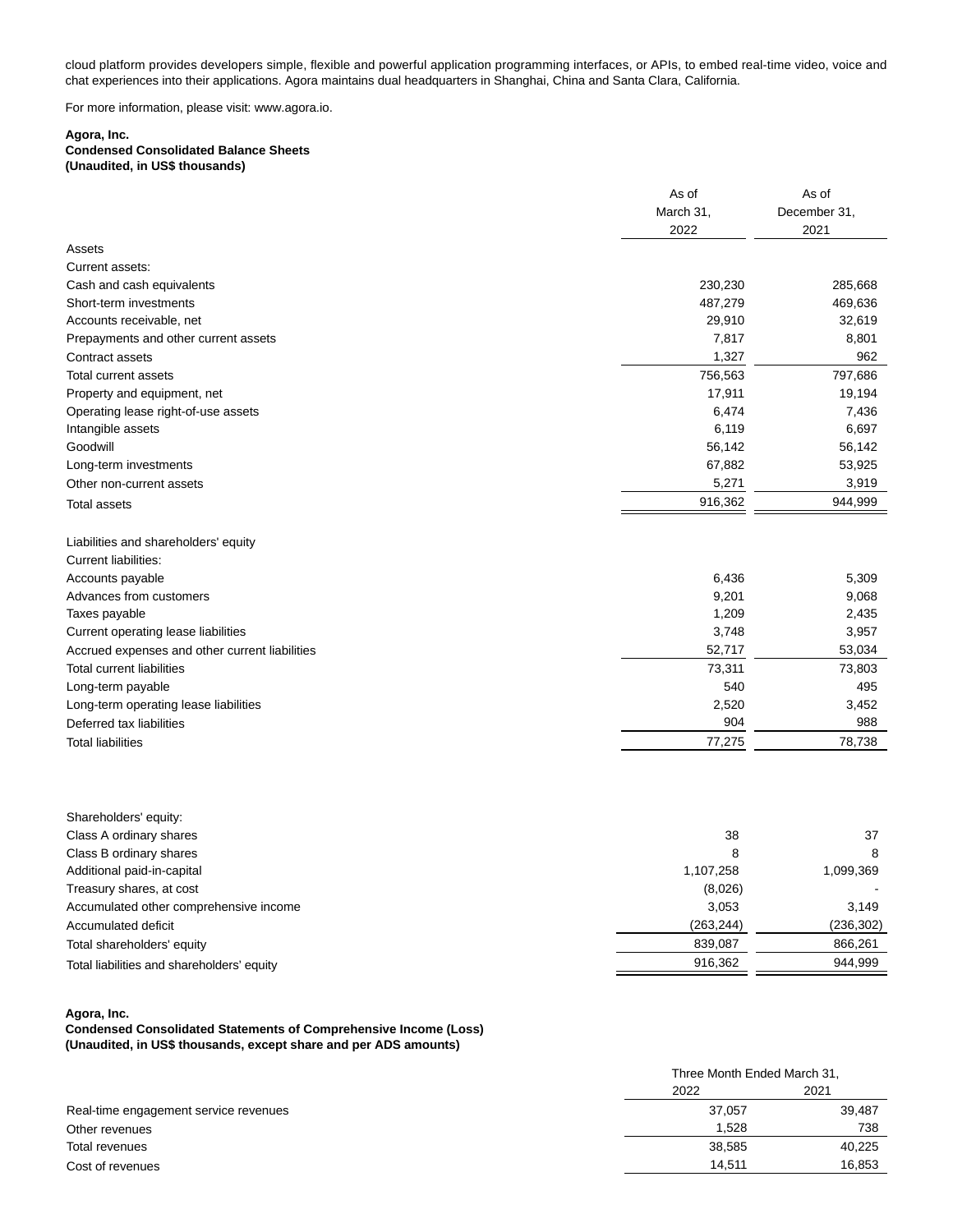| Gross profit                                                                                                                       | 24,074      | 23,372      |
|------------------------------------------------------------------------------------------------------------------------------------|-------------|-------------|
| Operating expenses:                                                                                                                |             |             |
| Research and development                                                                                                           | 31,034      | 25,216      |
| Sales and marketing                                                                                                                | 13,856      | 8,735       |
| General and administrative                                                                                                         | 9,230       | 5,721       |
| Total operating expenses                                                                                                           | 54,120      | 39,672      |
| Other operating income                                                                                                             | 1,038       | 288         |
| Loss from operations                                                                                                               | (29,008)    | (16, 012)   |
| Exchange gain (loss)                                                                                                               | 266         | (695)       |
| Interest income                                                                                                                    | 1,836       | 2,036       |
| Investment income                                                                                                                  |             | 1           |
| Loss before income taxes                                                                                                           | (26,906)    | (14, 670)   |
| Income taxes                                                                                                                       | 3           | (21)        |
| Equity in loss of affiliates                                                                                                       | (41)        |             |
| Net loss                                                                                                                           | (26, 944)   | (14, 691)   |
| Net loss attributable to ordinary shareholders                                                                                     | (26, 944)   | (14, 691)   |
| Other comprehensive loss:                                                                                                          |             |             |
| Foreign currency translation adjustments                                                                                           | 2           | (124)       |
| Unrealized loss on available-for-sale debt securities                                                                              | (97)        |             |
| Total comprehensive loss attributable to ordinary shareholders                                                                     | (27, 039)   | (14, 815)   |
| Net loss per ADS attributable to ordinary shareholders, basic and diluted                                                          | (0.24)      | (0.14)      |
| Weighted-average shares outstanding used in computing net loss per ADS attributable to ordinary<br>shareholders, basic and diluted | 451,058,043 | 431,636,717 |
| Share-based compensation expenses included in:                                                                                     |             |             |
| Cost of revenues                                                                                                                   | 246         | 133         |
| Research and development expenses                                                                                                  | 5,353       | 3,760       |
| Sales and marketing expenses                                                                                                       | 1,947       | 956         |
| General and administrative expenses                                                                                                | 1,835       | 1,226       |

#### **Agora, Inc.**

# **Condensed Consolidated Statements of Cash Flows**

**(Unaudited, in US\$ thousands)**

|                                                                             | Three Month Ended March 31, |           |
|-----------------------------------------------------------------------------|-----------------------------|-----------|
|                                                                             | 2022                        | 2021      |
| Cash flows from operating activities:                                       |                             |           |
| Net loss                                                                    | (26, 944)                   | (14, 691) |
| Adjustments to reconcile net loss to net cash used in operating activities: |                             |           |
| Share-based compensation expense                                            | 9,381                       | 6,075     |
| Allowance for current expected credit losses                                | 1,272                       | 523       |
| Depreciation of property and equipment                                      | 2,473                       | 1,899     |
| Amortization of intangible assets                                           | 579                         | 207       |
| Deferred tax expense                                                        | (84)                        | (30)      |
| Amortization of right-of-use asset and interest on lease liabilities        | 1,077                       | 795       |
| Change in the fair value of investments                                     | (35)                        | (50)      |
| Interest income on debt securities                                          | (99)                        |           |
| Equity in loss of affiliates                                                | 41                          |           |
| Changes in assets and liabilities, net of effect of acquisition:            |                             |           |
| Accounts receivable                                                         | 1,547                       | (6,956)   |
| Contract assets                                                             | (360)                       | (128)     |
| Prepayments and other current assets                                        | 885                         | (802)     |
| Other non-current assets                                                    | (772)                       | 150       |
| Accounts payable                                                            | 1,182                       | 4,463     |
| Advances from customers                                                     | 96                          | 24        |
| Taxes payable                                                               | (1, 232)                    | (440)     |
| Operating lease liabilities                                                 | (1,370)                     | (1,027)   |
| Accrued expenses and other liabilities                                      | (3, 498)                    | 7,246     |
| Net cash used in operating activities                                       | (15, 861)                   | (2,742)   |
|                                                                             |                             |           |

Cash flows from investing activities: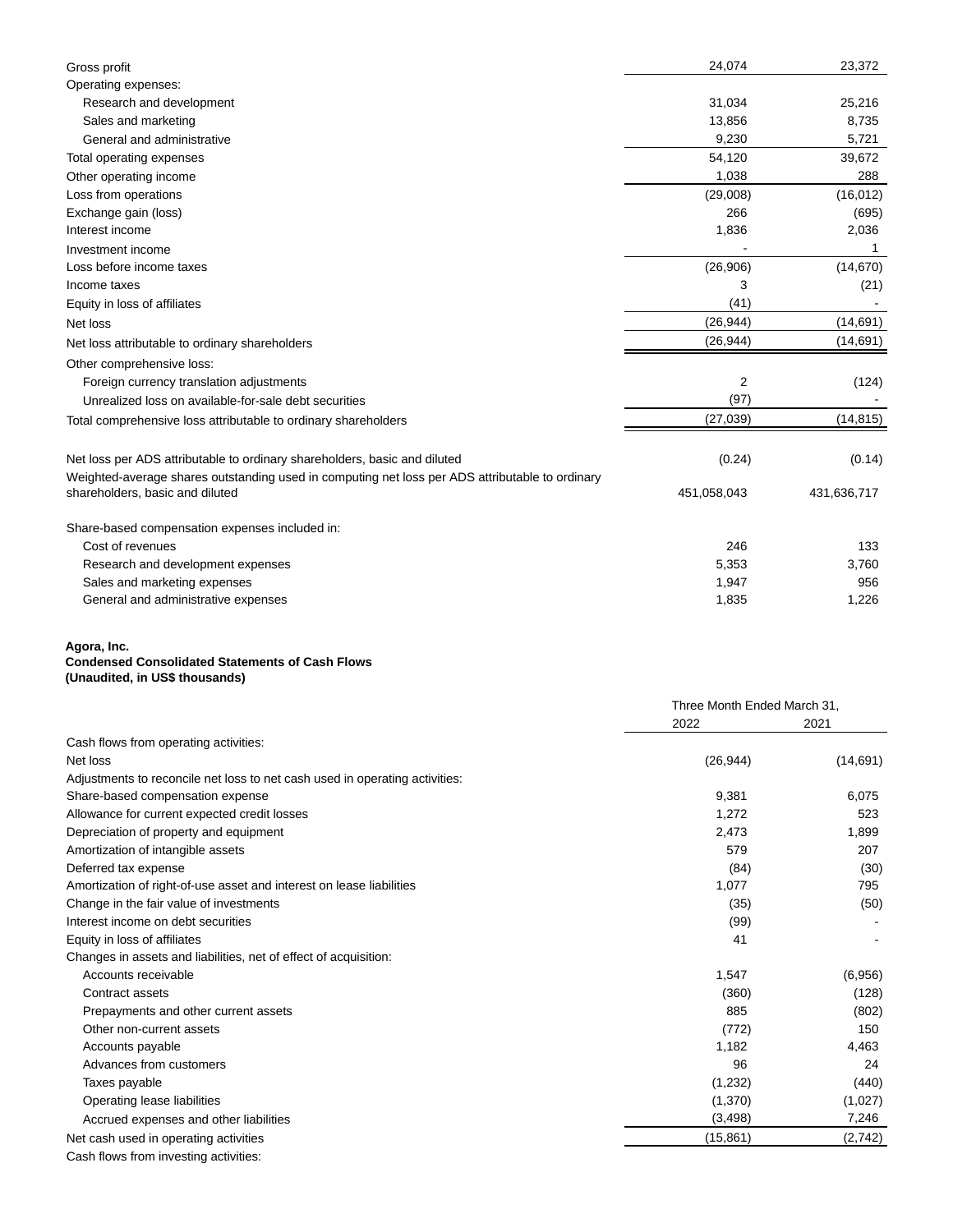| Purchase of short-term investments                                                    | (243, 745) | (193, 481) |
|---------------------------------------------------------------------------------------|------------|------------|
| Proceeds from sale and maturity of short-term investment                              | 226,133    | 50,000     |
| Purchase of long-term investments                                                     | (13,930)   |            |
| Purchase of property and equipment                                                    | (1, 172)   | (5,233)    |
| Purchase of intangible assets                                                         |            | (165)      |
| Cash paid for an acquisition                                                          |            | (1, 419)   |
| Net cash used in investing activities                                                 | (32, 714)  | (150, 298) |
| Cash flows from financing activities:                                                 |            |            |
| Proceeds from the private placement, net of issuance costs paid                       |            | 250,000    |
| Proceeds from exercise of employees' share options                                    | 623        | 1,035      |
| Repurchase of Class A ordinary shares                                                 | (7,603)    |            |
| Net cash (used in) provided by financing activities                                   | (6,980)    | 251,035    |
| Effect of foreign exchange rate changes on cash, cash equivalents and restricted cash | 116        | 317        |
| Net (decrease) increase in cash, cash equivalents and restricted cash                 | (55, 439)  | 98,312     |
| Cash, cash equivalents and restricted cash at beginning of period *                   | 285,825    | 111,298    |
| Cash, cash equivalents and restricted cash at end of period **                        | 230,386    | 209,610    |
| Supplemental disclosure of cash flow information:                                     |            |            |
| Cash payments included in the measurement of operating lease liabilities              | 1,370      | 1,027      |
| Right-of-use assets obtained in exchange for operating lease obligations              |            | 413        |
| Non-cash financing and investing activities:                                          |            |            |
| Proceeds receivable from exercise of employees' share options                         | 210        | 314        |
| Deposits utilized for employees' share option exercises                               | 7          |            |
| Payables for deferred financing cost                                                  | 610        |            |
| Payables for property and equipment                                                   | 527        | 359        |
| Payables for treasury shares, at cost                                                 | 423        |            |
| Payables for issuance costs of the private placement                                  |            | 50         |
| Payables for acquisition                                                              |            | 53,350     |
| * Includes restricted cash balance                                                    | 156        | 80         |
| ** includes restricted cash balance                                                   | 156        | 156        |

#### **Agora, Inc.**

### **Reconciliation of GAAP to Non-GAAP Measures**

**(Unaudited, in US\$ thousands, except share and per ADS amounts)**

|                                                    | Three Month Ended March 31, |           |
|----------------------------------------------------|-----------------------------|-----------|
|                                                    | 2022                        | 2021      |
| GAAP net loss                                      | (26, 944)                   | (14, 691) |
| Add:                                               |                             |           |
| Share-based compensation expense                   | 9,381                       | 6,075     |
| Acquisition related expenses                       | 156                         | 4,122     |
| Amortization expense of acquired intangible assets | 556                         | 192       |
| Income tax related to acquired intangible assets   | (84)                        | (30)      |
| Non-GAAP net loss                                  | (16, 935)                   | (4, 332)  |
| Net loss                                           | (26, 944)                   | (14, 691) |
| Excluding:                                         |                             |           |
| Exchange gain (loss)                               | 266                         | (695)     |
| Interest income                                    | 1,836                       | 2,036     |
| Investment loss                                    |                             |           |
| Equity in loss of affiliates                       | (41)                        |           |
| Income taxes                                       | 3                           | (21)      |
| Depreciation of property and equipment             | 2,473                       | 1,899     |
| Share-based compensation expense                   | 9,381                       | 6,075     |
| Acquisition related expenses                       | 156                         | 4,122     |
| Amortization expense of acquired intangible assets | 556                         | 192       |
| <b>Adjusted EBITDA</b>                             | (16, 442)                   | (3, 724)  |
| Net cash used in operating activities              | (15, 861)                   | (2,742)   |
| Purchase of property and equipment                 | (1, 172)                    | (5,233)   |
| Free Cash Flow                                     | (17,033)                    | (7, 975)  |